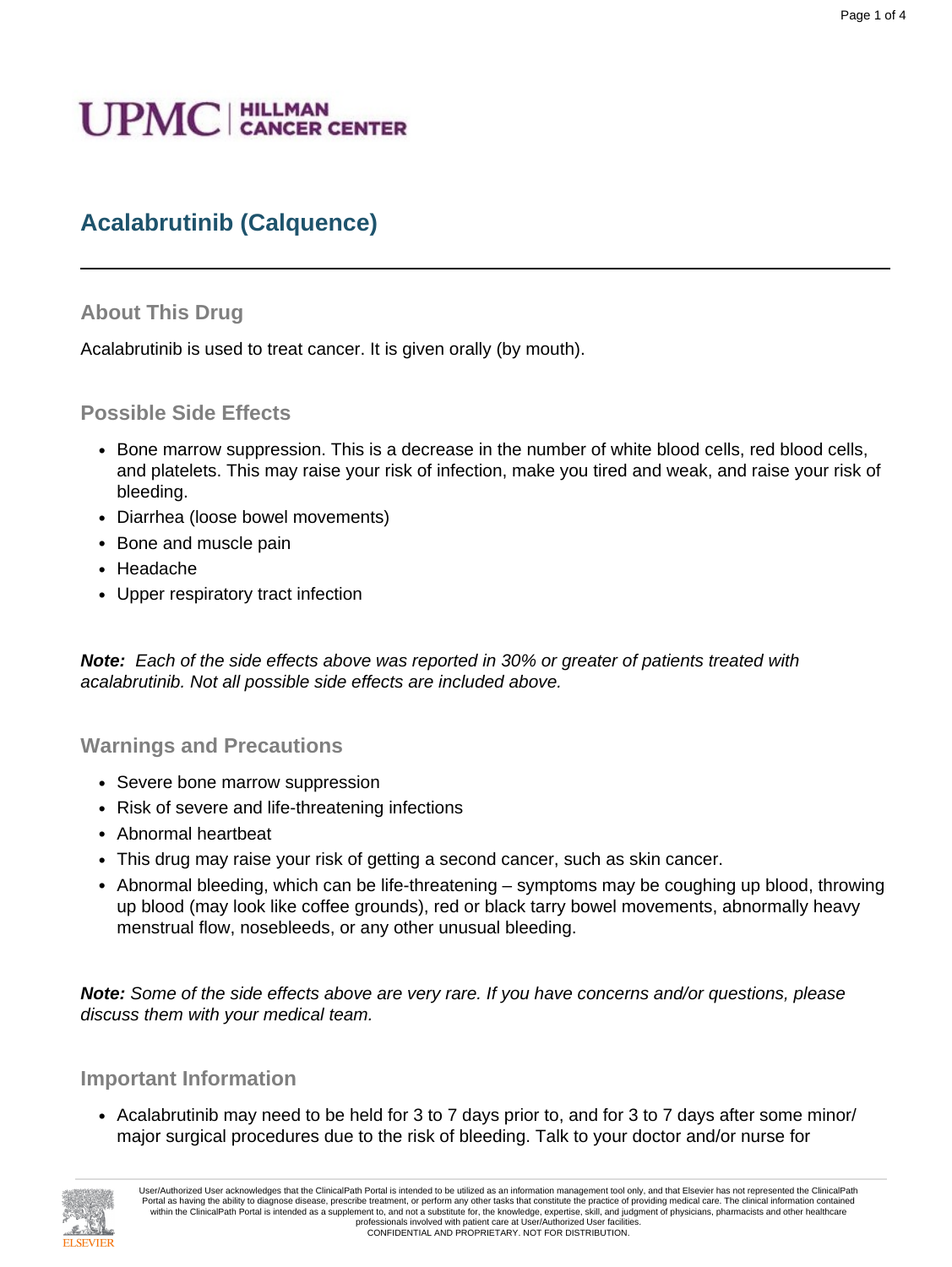precautions you may need to take. Also, if you must have emergency surgery or have an accident that results in a wound, tell the doctor that you are on acalabrutinib.

#### **How to Take Your Medication**

- Swallow the medicine whole with water. You can take the medicine with or without food. Do not chew, break, or open capsules.
- **Missed dose**: If a dose is missed by more than 3 hours, then skip the missed dose, and take your next dose at the scheduled time and contact your physician. If it is within 3 hours, you can still take it that same day. Do not take 2 doses at the same time or extra doses.
- **Handling:** Wash your hands after handling your medicine, your caretakers should not handle your medicine with bare hands and should wear latex gloves.
- This drug may be present in the saliva, tears, sweat, urine, stool, vomit, semen, and vaginal secretions. Talk to your doctor and/or your nurse about the necessary precautions to take during this time.
- **Storage:** Store this medicine in the original container at room temperature.
- **Disposal of unused medicine:** Do not flush any expired and/or unused medicine down the toilet or drain unless you are specifically instructed to do so on the medication label. Some facilities have take-back programs and/or other options. If you do not have a take-back program in your area, then please discuss with your nurse or your doctor how to dispose of unused medicine.

# **Treating Side Effects**

- Manage tiredness by pacing your activities for the day.
- Be sure to include periods of rest between energy-draining activities.
- Get regular exercise. If you feel too tired to exercise vigorously, try taking a short walk.
- To decrease the risk of infection, wash your hands regularly.
- Avoid close contact with people who have a cold, the flu, or other infections.
- Take your temperature as your doctor or nurse tells you, and whenever you feel like you may have a fever.
- To help decrease the risk of bleeding, use a soft toothbrush. Check with your nurse before using dental floss.
- Be very careful when using knives or tools.
- Use an electric shaver instead of a razor.
- Drink plenty of fluids (a minimum of eight glasses per day is recommended).
- If you have diarrhea, you should drink more fluids so that you do not become dehydrated (lack of water in the body from losing too much fluid). Eat low-fiber foods that are high in protein and calories and avoid foods that can irritate your digestive tracts or lead to cramping.
- Ask your nurse or doctor about medicine that can lessen or stop your diarrhea.
- Keeping your pain under control is important to your well-being. Please tell your doctor or nurse if you are experiencing pain.
- Avoid sun exposure and apply sunscreen routinely when outdoors. Cover up when you are out in the sun. Wear wide-brimmed hats, long-sleeved shirts, and pants.

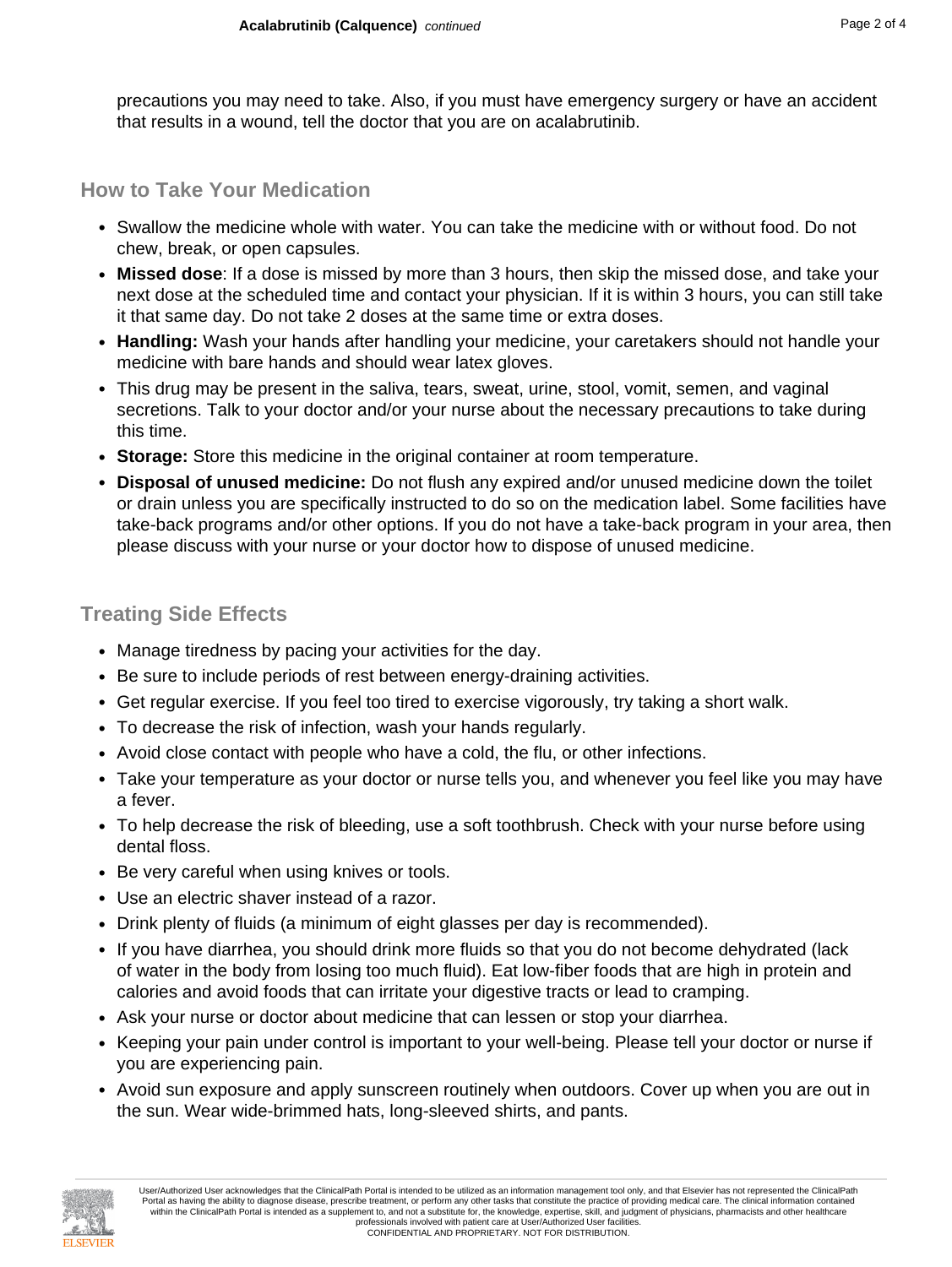## **Food and Drug Interactions**

- This drug may interact with grapefruit and grapefruit juice. Talk to your doctor as this could make side effects worse.
- Check with your doctor or pharmacist about all other prescription medicines and over-the-counter medicines and dietary supplements (vitamins, minerals, herbs, and others) you are taking before starting this medicine as there are known drug interactions with acalabrutinib. Also, check with your doctor or pharmacist before starting any new prescription or over-the-counter medicines, or dietary supplements to make sure that there are no interactions.
- Medicines that treat heartburn and stomach upset may lower the effect of your cancer treatment if taken with acalabrutinib. Call your doctor to find out what medicine you may take with acalabrutinib to help with heartburn or stomach upset.
- This drug may interact with St. John's Wort and may lower the levels of the drug in your body, which can make it less effective.

### **When to Call the Doctor**

Call your doctor or nurse if you have any of these symptoms and/or any new or unusual symptoms:

- Fever of 100.4° F (38° C) or higher
- Chills
- A headache that does not go away
- Tiredness and/or weakness that interferes with your daily activities
- Feeling dizzy or lightheaded
- Coughing up yellow, green, or bloody mucus
- Wheezing and/or trouble breathing
- Feeling that your heart is beating in a fast or not normal way (palpitations)
- Diarrhea, 4 times in one day or diarrhea with lack of strength or a feeling of being dizzy
- Signs of abnormal bleeding such as coughing up blood, throwing up blood (may look like coffee grounds), easy bleeding or bruising, red or black tarry bowel movements, abnormally heavy menstrual flow, nosebleeds, or any other unusual bleeding
- Pain that does not go away or is not relieved by prescribed medicine
- If you think you may be pregnant

#### **Reproduction Warnings**

- **Pregnancy warning**: This drug can have harmful effects on the unborn baby. Women of childbearing potential should use effective methods of birth control during your cancer treatment and at least 1 week after treatment. Let your doctor know right away if you think you may be pregnant.
- **Breastfeeding warning**: Women should not breastfeed during treatment and for at least 2 weeks after treatment because this drug could enter the breast milk and cause harm to a breastfeeding baby.



User/Authorized User acknowledges that the ClinicalPath Portal is intended to be utilized as an information management tool only, and that Elsevier has not represented the ClinicalPath Portal as having the ability to diagnose disease, prescribe treatment, or perform any other tasks that constitute the practice of providing medical care. The clinical information contained within the ClinicalPath Portal is intended as a supplement to, and not a substitute for, the knowledge, expertise, skill, and judgment of physicians, pharmacists and other healthcare professionals involved with patient care at User/Authorized User facilities. CONFIDENTIAL AND PROPRIETARY. NOT FOR DISTRIBUTION.